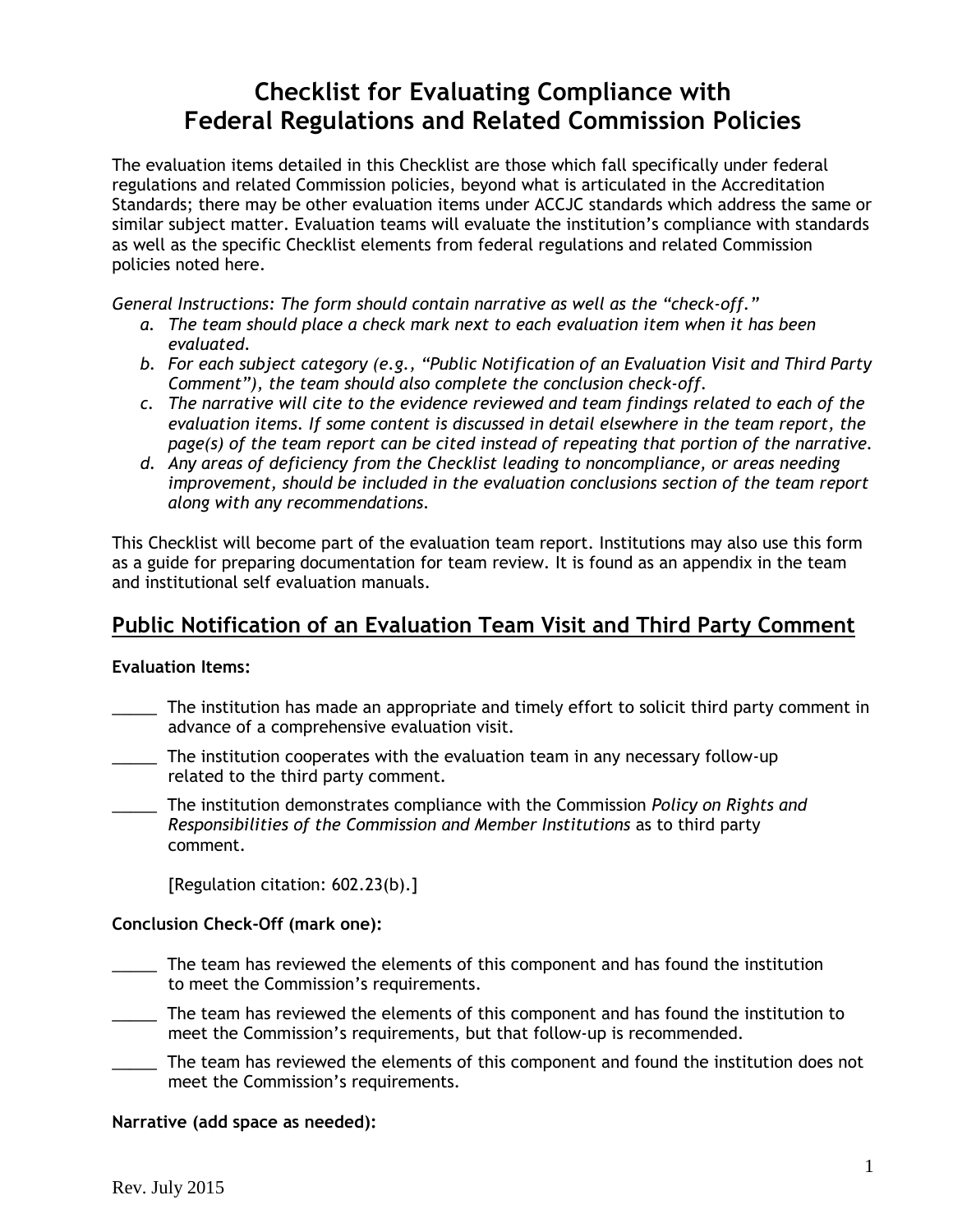# **Standards and Performance with Respect to Student Achievement**

### **Evaluation Items:**

- The institution has defined elements of student achievement performance across the institution, and has identified the expected measure of performance within each defined element. Course completion is included as one of these elements of student achievement. Other elements of student achievement performance for measurement have been determined as appropriate to the institution's mission.
- The institution has defined elements of student achievement performance within each instructional program, and has identified the expected measure of performance within each defined element. The defined elements include, but are not limited to, job placement rates for program completers, and for programs in fields where licensure is required, the licensure examination passage rates for program completers.
- The institution-set standards for programs and across the institution are relevant to guide self-evaluation and institutional improvement; the defined elements and expected performance levels are appropriate within higher education; the results are reported regularly across the campus; and the definition of elements and results are used in program-level and institution-wide planning to evaluate how well the institution fulfills its mission, to determine needed changes, to allocating resources, and to make improvements.
- \_\_\_\_\_ The institution analyzes its performance as to the institution-set standards and as to student achievement, and takes appropriate measures in areas where its performance is not at the expected level.

[Regulation citations: 602.16(a)(1)(i); 602.17(f); 602.19 (a-e).]

### **Conclusion Check-Off (mark one):**

- \_\_\_\_\_ The team has reviewed the elements of this component and has found the institution to meet the Commission's requirements.
- \_\_\_\_\_ The team has reviewed the elements of this component and has found the institution to meet the Commission's requirements, but that follow-up is recommended.
- The team has reviewed the elements of this component and found the institution does not meet the Commission's requirements.

#### **Narrative (add space as needed):**

# **Credits, Program Length, and Tuition**

#### **Evaluation Items:**

- \_\_\_\_\_ Credit hour assignments and degree program lengths are within the range of good practice in higher education (in policy and procedure).
- The assignment of credit hours and degree program lengths is verified by the institution, and is reliable and accurate across classroom based courses, laboratory classes, distance education classes, and for courses that involve clinical practice (if applicable to the institution).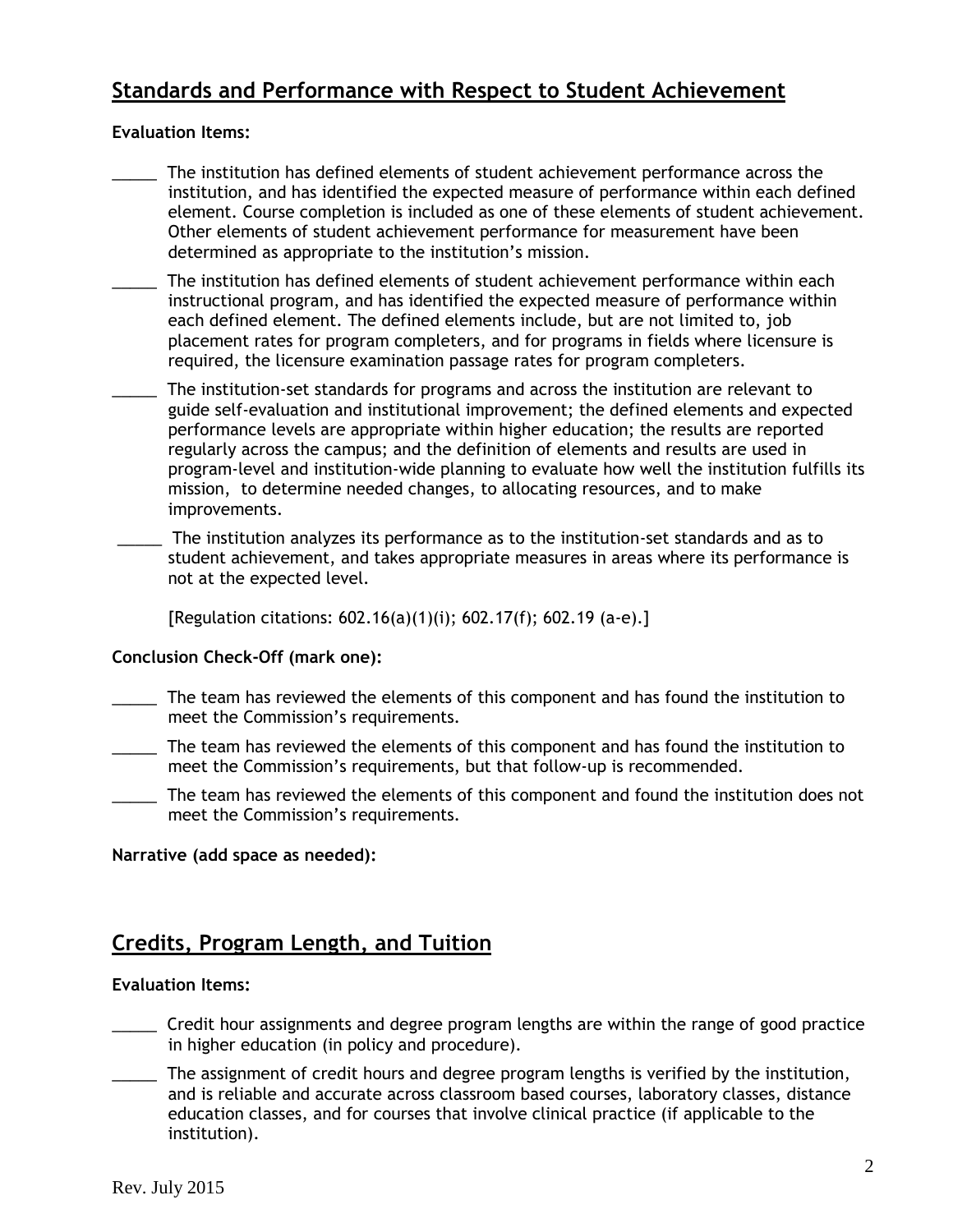- Tuition is consistent across degree programs (or there is a rational basis for any programspecific tuition).
- \_\_\_\_\_ Any clock hour conversions to credit hours adhere to the Department of Education's conversion formula, both in policy and procedure, and in practice.
- \_\_\_\_\_ The institution demonstrates compliance with the Commission *Policy on Institutional Degrees and Credits*.

[Regulation citations: 600.2 (definition of credit hour);  $602.16(a)(1)(viii)$ ;  $602.24(e)$ , (f); 668.2; 668.9.]

#### **Conclusion Check-Off (mark one):**

- \_\_\_\_\_ The team has reviewed the elements of this component and has found the institution to meet the Commission's requirements.
- \_\_\_\_\_ The team has reviewed the elements of this component and has found the institution to meet the Commission's requirements, but that follow-up is recommended.
- \_\_\_\_\_ The team has reviewed the elements of this component and found the institution does not meet the Commission's requirements.

#### **Narrative (add space as needed):**

# **Transfer Policies**

### **Evaluation Items:**

- \_\_\_\_\_ Transfer policies are appropriately disclosed to students and to the public.
- \_\_\_\_\_ Policies contain information about the criteria the institution uses to accept credits for transfer.
- \_\_\_\_\_ The institution complies with the Commission *Policy on Transfer of Credit*.

[Regulation citations: 602.16(a)(1)(viii); 602.17(a)(3); 602.24(e); 668.43(a)(ii).]

#### **Conclusion Check-Off (mark one):**

- \_\_\_\_\_ The team has reviewed the elements of this component and has found the institution to meet the Commission's requirements.
- The team has reviewed the elements of this component and has found the institution to meet the Commission's requirements, but that follow-up is recommended.
- The team has reviewed the elements of this component and found the institution does not meet the Commission's requirements.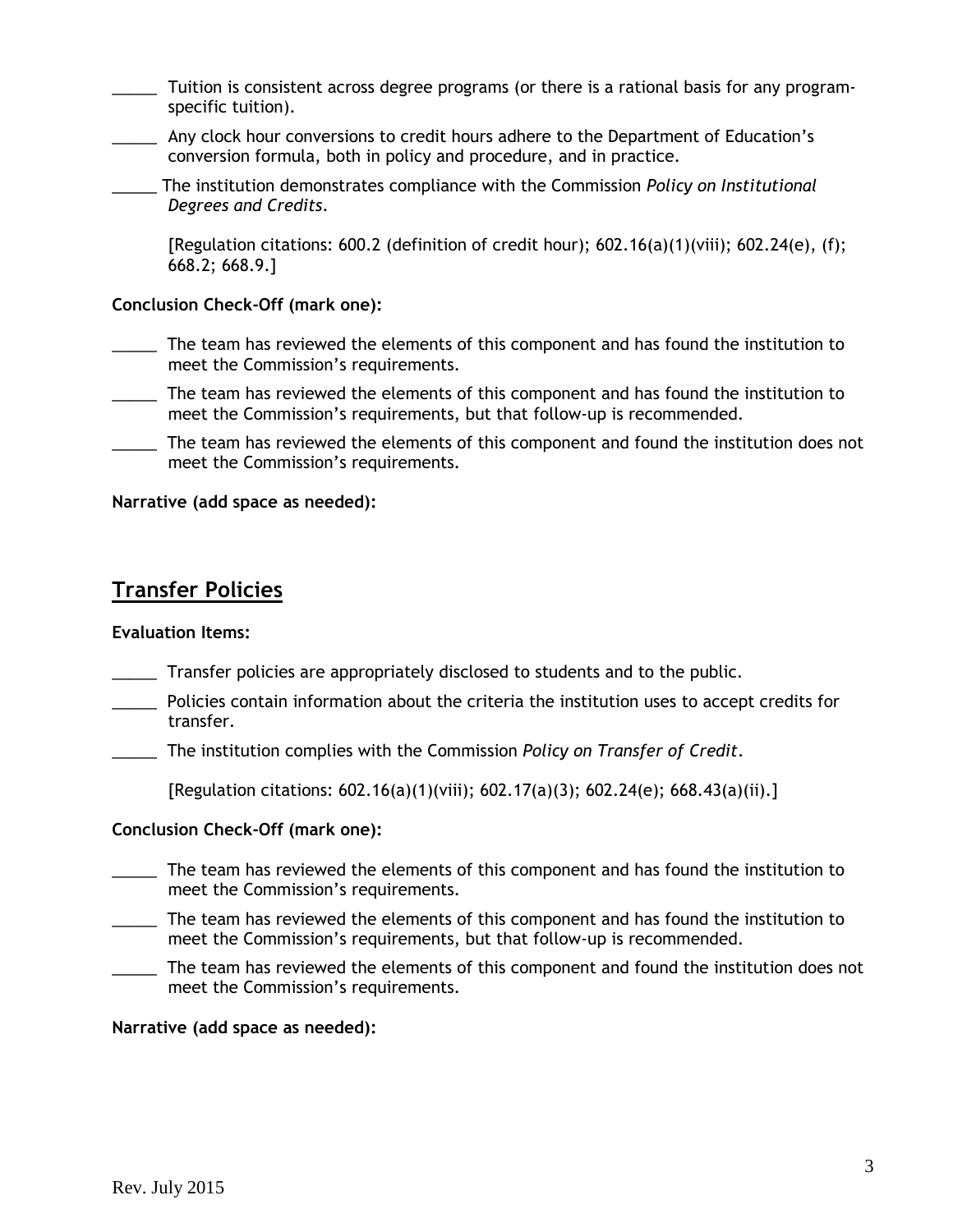# **Distance Education and Correspondence Education**

### **Evaluation Items:**

- The institution has policies and procedures for defining and classifying a course as offered by distance education or correspondence education, in alignment with USDE definitions.
- There is an accurate and consistent application of the policies and procedures for determining if a course is offered by distance education (with regular and substantive interaction with the instructor, initiated by the instructor, and online activities are included as part of a student's grade) or correspondence education (online activities are primarily "paperwork related," including reading posted materials, posting homework and completing examinations, and interaction with the instructor is initiated by the student as needed).
- The institution has appropriate means and consistently applies those means for verifying the identity of a student who participates in a distance education or correspondence education course or program, and for ensuring that student information is protected.
- \_\_\_\_\_ The technology infrastructure is sufficient to maintain and sustain the distance education and correspondence education offerings.
- \_\_\_\_\_ The institution demonstrates compliance with the Commission *Policy on Distance Education and Correspondence Education*.

[Regulation citations: 602.16(a)(1)(iv), (vi); 602.17(g); 668.38.]

### **Conclusion Check-Off (mark one):**

- \_\_\_\_\_ The team has reviewed the elements of this component and has found the institution to meet the Commission's requirements.
- \_\_\_\_\_ The team has reviewed the elements of this component and has found the institution to meet the Commission's requirements, but that follow-up is recommended.
- \_\_\_\_\_ The team has reviewed the elements of this component and found the institution does not meet the Commission's requirements.

#### **Narrative (add space as needed):**

# **Student Complaints**

#### **Evaluation Items:**

- \_\_\_\_\_ The institution has clear policies and procedures for handling student complaints, and the current policies and procedures are accessible to students in the college catalog and online.
- \_\_\_\_\_ The student complaint files for the previous six years (since the last comprehensive evaluation) are available; the files demonstrate accurate implementation of the complaint policies and procedures.
- The team analysis of the student complaint files identifies any issues that may be indicative of the institution's noncompliance with any Accreditation Standards.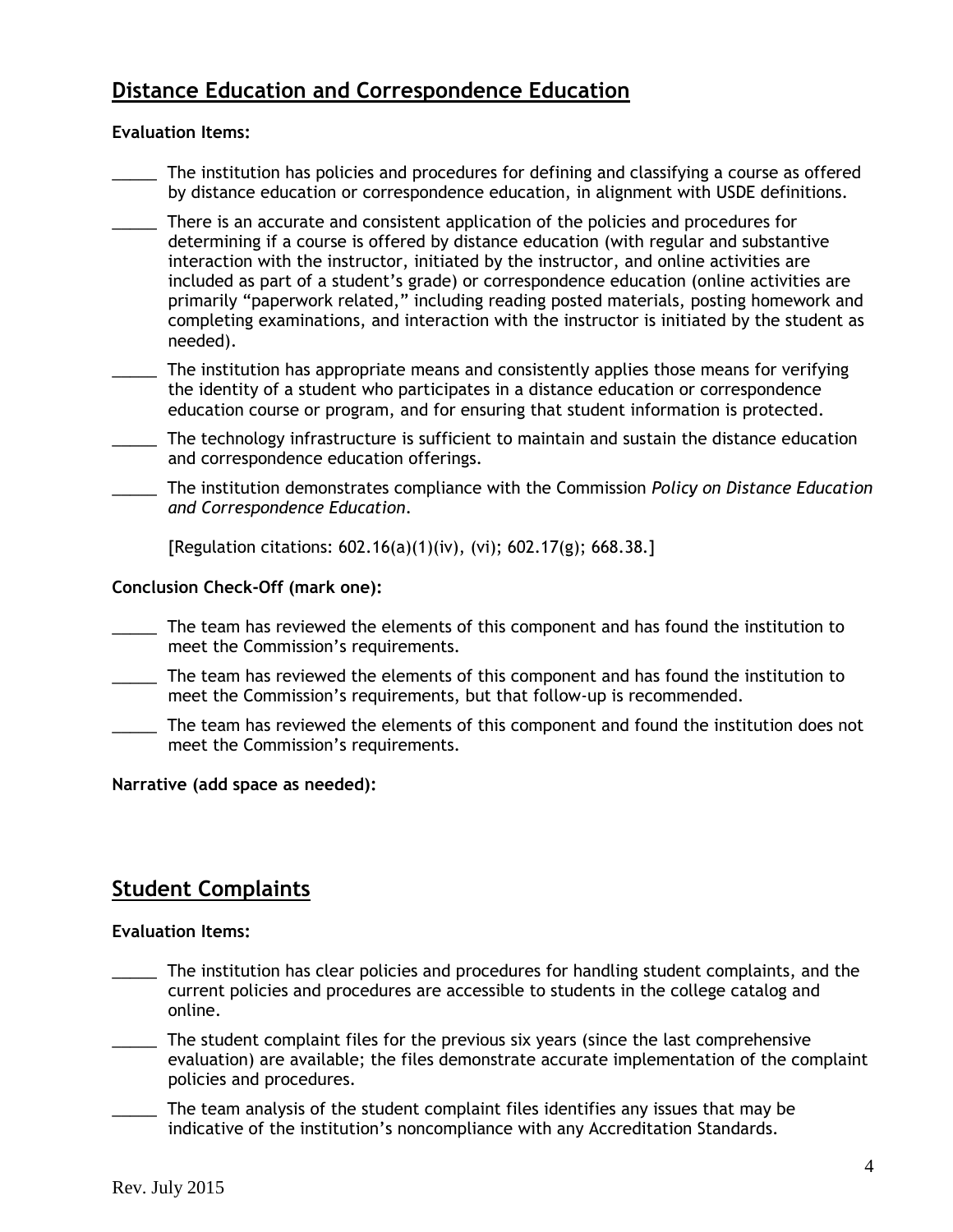- The institution posts on its website the names of associations, agencies and govern mental bodies that accredit, approve, or license the institution and any of its programs, and provides contact information for filing complaints with such entities.
- \_\_\_\_\_ The institution demonstrates compliance with the Commission *Policy on Representation of Accredited Status* and the *Policy on Student and Public Complaints Against Institutions*.

[Regulation citations: 602.16(a)(1)(ix); 668.43.]

### **Conclusion Check-Off (mark one):**

- The team has reviewed the elements of this component and has found the institution to meet the Commission's requirements.
- \_\_\_\_\_ The team has reviewed the elements of this component and has found the institution to meet the Commission's requirements, but that follow-up is recommended.
- The team has reviewed the elements of this component and found the institution does not meet the Commission's requirements.

### **Narrative (add space as needed):**

# **Institutional Disclosure and Advertising and Recruitment Materials**

#### **Evaluation Items:**

- \_\_\_\_\_ The institution provides accurate, timely (current), and appropriately detailed information to students and the public about its programs, locations, and policies.
- \_\_\_\_\_ The institution complies with the Commission *Policy on Institutional Advertising, Student Recruitment, and Representation of Accredited Status*.
- \_\_\_\_\_ The institution provides required information concerning its accredited status as described above in the section on Student Complaints.

[Regulation citations: 602.16(a)(1))(vii); 668.6.]

### **Conclusion Check-Off (mark one):**

- \_\_\_\_\_ The team has reviewed the elements of this component and has found the institution to meet the Commission's requirements.
- \_\_\_\_\_ The team has reviewed the elements of this component and has found the institution to meet the Commission's requirements, but that follow-up is recommended.
- The team has reviewed the elements of this component and found the institution does not meet the Commission's requirements.